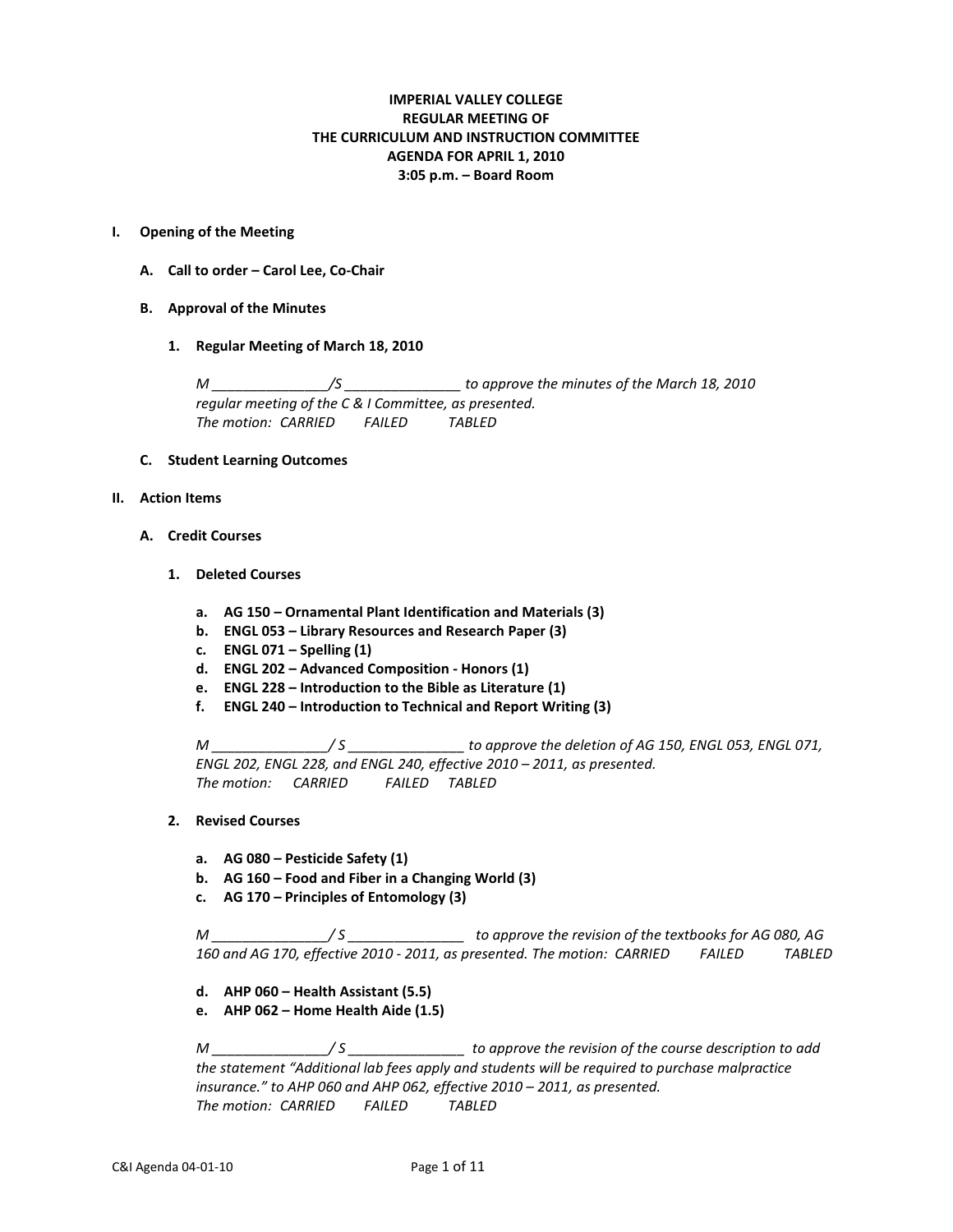# **f. AHP 074 – Clinical Externship I (2)**

*M \_\_\_\_\_\_\_\_\_\_\_\_\_\_\_/ S \_\_\_\_\_\_\_\_\_\_\_\_\_\_\_ to approve the revision of the course description to add the statement "Students will be required to purchase malpractice liability insurance," to AHP 074, effective 2010 – 2011, as presented. The motion: CARRIED FAILED TABLED*

# **g. AHP 080 – Specimen Collection and Laboratory Procedures (3.5)**

- **h. AHP 082 – Exam Room Procedures (3.5)**
- **i. AHP 084 – Pharmacology and Administration of Medication (3.5)**

*M \_\_\_\_\_\_\_\_\_\_\_\_\_\_\_/ S \_\_\_\_\_\_\_\_\_\_\_\_\_\_\_ to approve the revision of the course description to add the statement "Additional materials fees apply" to AHP 080, AHP 082, and AHP 084, effective 2010 – 2011, as presented. The motion: CARRIED FAILED TABLED*

# **j. AHP 086 – Clinical Externship II (2)**

*M \_\_\_\_\_\_\_\_\_\_\_\_\_\_\_/ S \_\_\_\_\_\_\_\_\_\_\_\_\_\_\_ to approve the revision of the course description to add the statement "Students will be required to purchase malpractice liability insurance," to AHP 086, effective 2010 – 2011, as presented. The motion: CARRIED FAILED TABLED*

## **k. AHP 120 – Pharmacy Technician Body Systems I (3)**

*M \_\_\_\_\_\_\_\_\_\_\_\_\_\_\_/ S \_\_\_\_\_\_\_\_\_\_\_\_\_\_\_ to approve the revision of the course description, to remove AHP 100 as a recommended preparation course and add AHP 100 as a prerequisite, effective 2010 – 2011, as presented. The motion: CARRIED FAILED TABLED*

## **l. AHP 125 – Pharmacology Technician Body Systems II (3)**

*M \_\_\_\_\_\_\_\_\_\_\_\_\_\_\_/ S \_\_\_\_\_\_\_\_\_\_\_\_\_\_\_ to approve the revision of the course description, and to add AHP 100 as a prerequisite, effective 2010 – 2011, as presented. The motion: CARRIED FAILED TABLED*

## **m. AHP 130 – Calculation and Pharmacology for Pharmacy Technicians (3)**

*M \_\_\_\_\_\_\_\_\_\_\_\_\_\_\_/ S \_\_\_\_\_\_\_\_\_\_\_\_\_\_\_ to approve the revision of the course description, effective 2010 – 2011, as presented. The motion: CARRIED FAILED TABLED*

## **n. AHP 140 – Pharmacy Technician Operations (4.5)**

*M \_\_\_\_\_\_\_\_\_\_\_\_\_\_\_/ S \_\_\_\_\_\_\_\_\_\_\_\_\_\_\_ to approve the revision of the units (from 5 to 4.5), course description, to add AHP 100 as a prerequisite, and to add AHP 120 and AHP 125 as recommended preparation courses, effective 2010 – 2011, as presented. The motion: CARRIED FAILED TABLED*

## **o. AJ 142 – Reserve Officer Level III (10)**

*M \_\_\_\_\_\_\_\_\_\_\_\_\_\_\_/ S \_\_\_\_\_\_\_\_\_\_\_\_\_\_\_ to approve the revision of the prerequisite to include a DOJ Clearance letter and remove it as a co-requisite, and to approve the revision to the class limit (to increase the limit from 25 to 35), effective 2010 – 2011, as presented. The motion: CARRIED FAILED TABLED*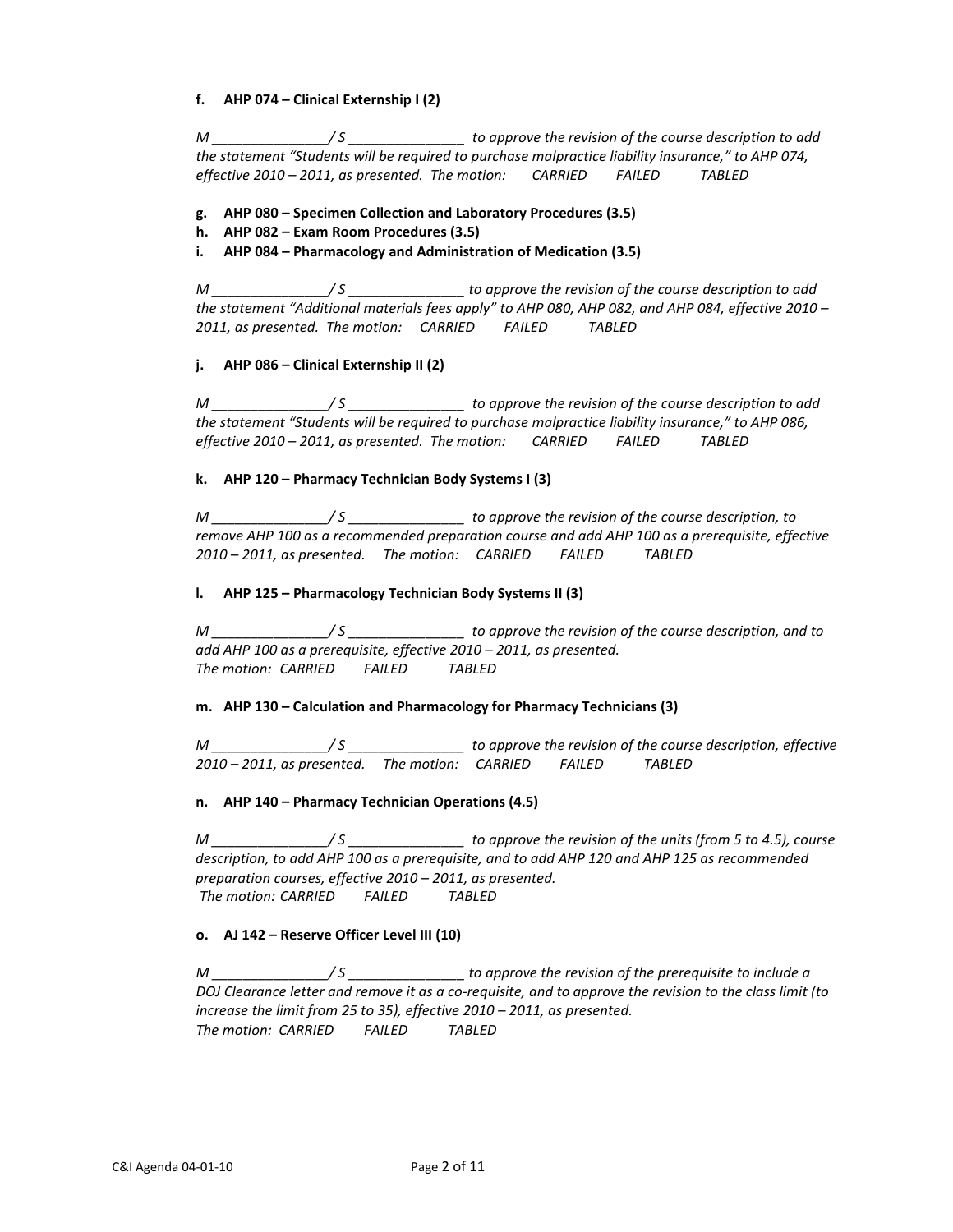**p. AJ 144 – Reserve Officer Level II (13.5)**

*M \_\_\_\_\_\_\_\_\_\_\_\_\_\_\_/ S \_\_\_\_\_\_\_\_\_\_\_\_\_\_\_ to approve the revision of the prerequisite to include a DOJ Clearance letter, to delete AJ 141 as a prerequisite, and to approve the revision to the class limit (to increase the limit from 25 to 35), effective 2010 – 2011, as presented. The motion: CARRIED FAILED TABLED*

# **q. BIOL 200 – Human Anatomy and Physiology I (4)**

# **r. BIOL 202 – Human Anatomy and Physiology II (4)**

*M \_\_\_\_\_\_\_\_\_\_\_\_\_\_\_/ S \_\_\_\_\_\_\_\_\_\_\_\_\_\_\_ to approve the core content and textbook upgrades, for BIOL 200 and BIOL 202, effective 2010 - 2011, as presented. The motion: CARRIED FAILED TABLED*

# **s. BLDC 101 – Safety Standards (Cal/OSHA) 30-Hour Card (3)**

*M \_\_\_\_\_\_\_\_\_\_\_\_\_\_\_/ S \_\_\_\_\_\_\_\_\_\_\_\_\_\_\_ to approve the revision of the course title (from Safety Standards OSHA 30-Hour Card to Safety Standards (Cal/OSHA) 30-Hour Card), effective 2010 – 2011, as presented. The motion: CARRIED FAILED TABLED*

# **t. COUN 100 – Personal and Career Development (3)**

*M \_\_\_\_\_\_\_\_\_\_\_\_\_\_\_/ S \_\_\_\_\_\_\_\_\_\_\_\_\_\_\_ to approve the revision of the rubric (from PD to COUN), description, and textbooks, effective 2010 – 2011, as presented. The motion: CARRIED FAILED TABLED*

# **u. EMT 105 – Emergency Medical Technician I (7.5)**

*M \_\_\_\_\_\_\_\_\_\_\_\_\_\_\_/ S \_\_\_\_\_\_\_\_\_\_\_\_\_\_\_ to approve the revision of the course description to add the statement "Additional lab fees apply and students will be required to purchase malpractice insurance," effective 2010 – 2011, as presented. The motion: CARRIED FAILED TABLED*

## **v. EMTP 200 – EMT – Paramedic Didactic I (9)**

*M \_\_\_\_\_\_\_\_\_\_\_\_\_\_\_/ S \_\_\_\_\_\_\_\_\_\_\_\_\_\_\_ to approve the revision of the course description to add the statement "Additional lab and ALS fees apply and student will be required to purchase malpractice insurance," effective 2010 – 2011, as presented. The motion: CARRIED FAILED TABLED*

# **w. ENGL 101 – Composition and Rhetoric (3)**

*M \_\_\_\_\_\_\_\_\_\_\_\_\_\_\_/ S \_\_\_\_\_\_\_\_\_\_\_\_\_\_\_ to approve the revision of the course title (from Reading and Composition to Composition and Rhetoric), effective 2010 – 2011, as presented. The motion: CARRIED FAILED TABLED*

- **x. ENGR 210 – Statics (3)**
- **y. ENGR 212 – Dynamics (3)**
- **z. ENGR 240 – Electric Circuit Analysis (3)**

*M \_\_\_\_\_\_\_\_\_\_\_\_\_\_\_/ S \_\_\_\_\_\_\_\_\_\_\_\_\_\_\_ to approve the revision of the class limit (from 35 to 15), for ENGR 210, ENGR 212 and ENGR 240, effective 2010 – 2011, as presented. The motion: CARRIED FAILED TABLED*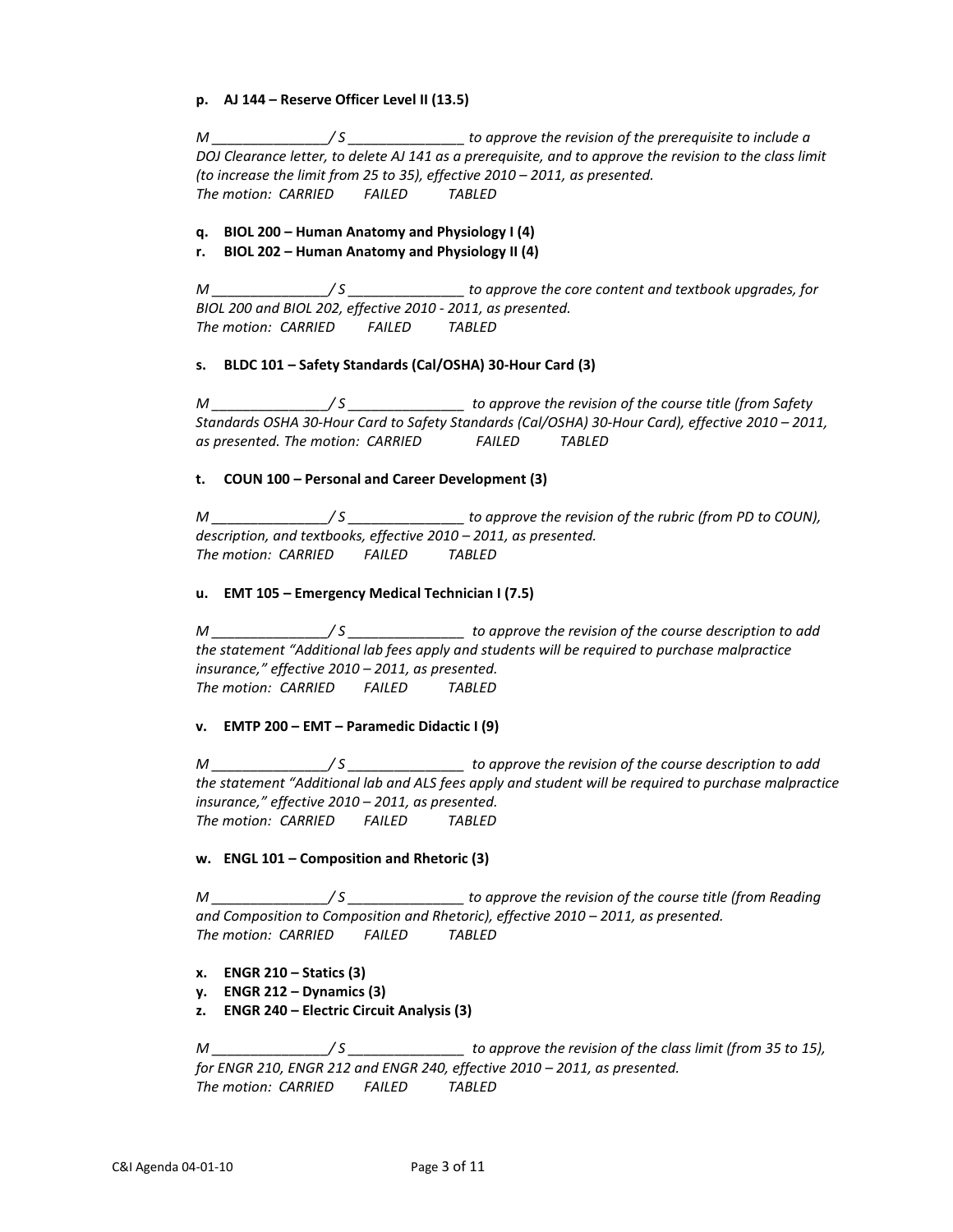**aa. FIRE 105 – Emergency Medical Technician I (7.5)**

*M \_\_\_\_\_\_\_\_\_\_\_\_\_\_\_/ S \_\_\_\_\_\_\_\_\_\_\_\_\_\_\_ to approve the revision of the course description to add the statement "Additional lab fees apply and students will be required to purchase malpractice insurance." to Fire 105, effective 2010 – 2011, as presented. The motion: CARRIED FAILED TABLED*

**bb. FIRE 130 – Basic Fire Academy I (5.5) cc. FIRE 131 – Basic Fire Academy II (6.0)**

*M \_\_\_\_\_\_\_\_\_\_\_\_\_\_\_/ S \_\_\_\_\_\_\_\_\_\_\_\_\_\_\_ to approve the revision of the course description to add* 

*the statement "Additional materials fees apply" to Fire 130 and Fire 131, effective 2010 – 2011, as presented. The motion: CARRIED FAILED TABLED*

- **dd. FIRE 220 – Fire Apparatus 1A (2.5)**
- **ee. FIRE 221 – Fire Apparatus 1B (2.5)**
- **ff. FIRE 222 – Fire Investigation 1A (2.5)**
- **gg. FIRE 223 – Fire Investigation 1B (2.5)**
- **hh. FIRE 224 – Fire Management 1 (2.5)**
- **ii. FIRE 225 – Fire Prevention 1A (2.5)**
- **jj. FIRE 226 – Fire Prevention 1B (2.5)**
- **kk. FIRE 227 – Fire Instructor 1A (2.5)**
- **ll. FIRE 228 – Fire Instructor 1B (2.5)**
- **mm. FIRE 229 – Fire Command 1A (2.5)**
- **nn. FIRE 230 – Fire Command 1B (2.5)**
- **oo. FIRE 231 – Incident Command System (ICS) 300**
- **pp. FIRE 232 – Public Education 1 (2.5)**
- **qq. FIRE 233 – Fire Command 1C (2.5)**
- **rr. FIRE 234 – Fire Prevention 1C (2.5)**
- **ss. FIRE 235 – Fire Instructor 2A (2.5)**

*M \_\_\_\_\_\_\_\_\_\_\_\_\_\_\_/ S \_\_\_\_\_\_\_\_\_\_\_\_\_\_\_ to approve the revision of the course description to add the statement "Additional State Certificate fees apply" to Fire 220, 221, 222, 223, 224, 225, 226, 227, 228, 229, 230, 231, 232, 233, 234, 235, effective 2010 – 2011, as presented. The motion: CARRIED FAILED TABLED*

- **tt. NURS 090 – Nursing Reentry Skills Laboratory I (1)**
- **uu. NURS 092 – Nursing Reentry Skills Laboratory II (1)**
- **vv. NURS 094 – Nursing Reentry Skills Laboratory III (1)**

**ww. NURS 096 – Nursing Reentry Skills Laboratory IV (1)**

*M \_\_\_\_\_\_\_\_\_\_\_\_\_\_\_/ S \_\_\_\_\_\_\_\_\_\_\_\_\_\_\_ to approve the revision of the course description to add the statement "Additional lab fees apply" to NURS 090, 092, 094, 096, effective 2010 – 2011, as presented. The motion: CARRIED FAILED TABLED*

# **xx. NURS 110 – Nursing Process I (4.5)**

*M \_\_\_\_\_\_\_\_\_\_\_\_\_\_\_/ S \_\_\_\_\_\_\_\_\_\_\_\_\_\_\_ to approve the revision to the prerequisites and co-requisites, effective 2010 – 2011, as presented. The motion: CARRIED FAILED TABLED*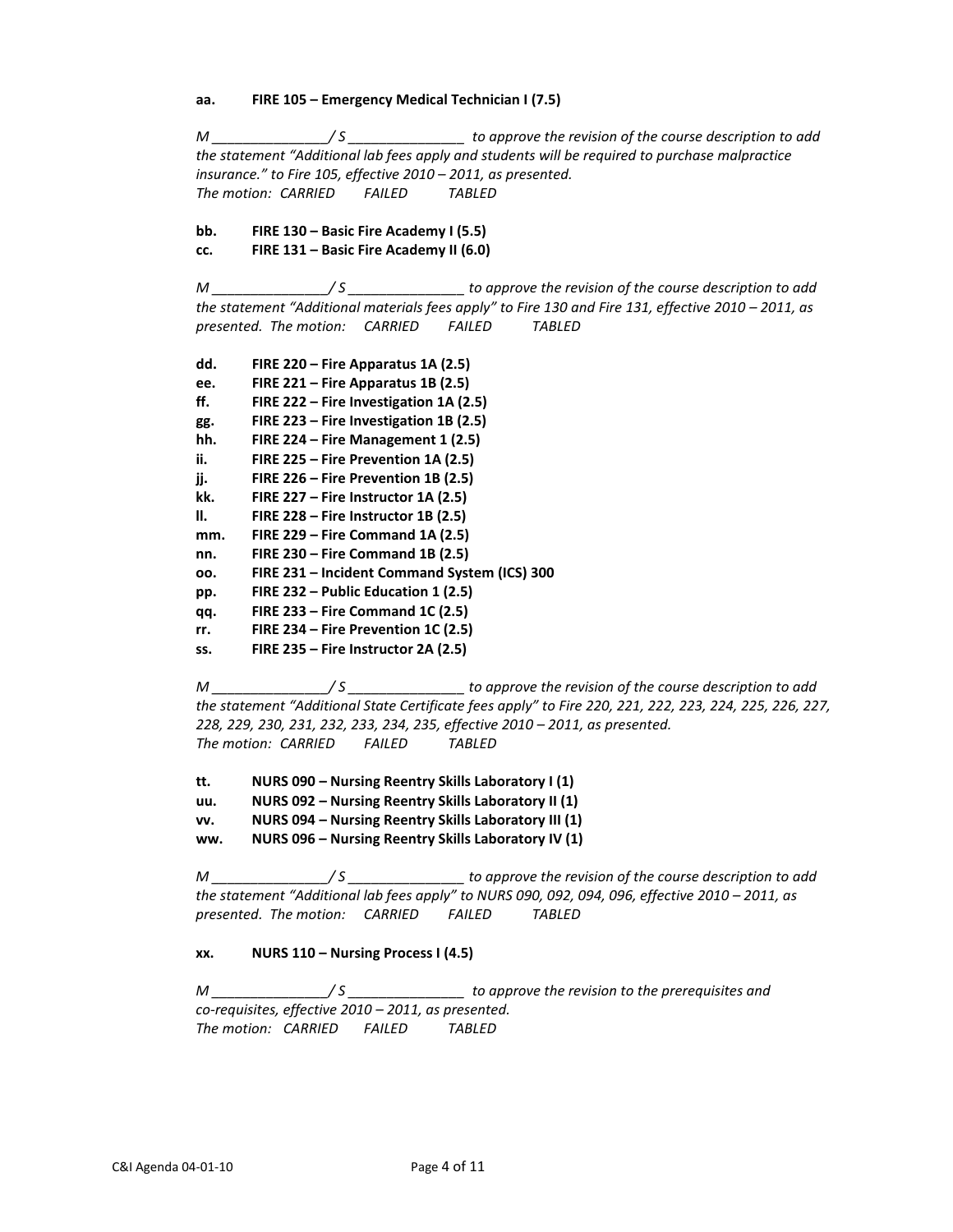## **yy. NURS 111 – Nursing Skills Laboratory I (1.5)**

*M \_\_\_\_\_\_\_\_\_\_\_\_\_\_\_/ S \_\_\_\_\_\_\_\_\_\_\_\_\_\_\_ to approve the revision to the prerequisites and co-requisites, effective 2010 – 2011, as presented. The motion: CARRIED FAILED TABLED*

## **zz. NURS 112 – Nursing Process Application (4)**

*M \_\_\_\_\_\_\_\_\_\_\_\_\_\_\_/ S \_\_\_\_\_\_\_\_\_\_\_\_\_\_\_ to approve the revision to the prerequisites and co-requisites, effective 2010 – 2011, as presented. The motion: CARRIED FAILED TABLED*

# **aaa. NURS 121 – Nursing Skills Laboratory II (1)**

*M \_\_\_\_\_\_\_\_\_\_\_\_\_\_\_/ S \_\_\_\_\_\_\_\_\_\_\_\_\_\_\_ to approve the revision to the prerequisites and co-requisites, and add the statement "Additional lab fees apply", effective 2010 – 2011, as presented. The motion: CARRIED FAILED TABLED*

# **bbb. NURS 125 – Nursing Process and Application II (8.5)**

*M \_\_\_\_\_\_\_\_\_\_\_\_\_\_\_/ S \_\_\_\_\_\_\_\_\_\_\_\_\_\_\_ to approve the revision to the prerequisites and co-requisites, effective 2010 – 2011, as presented. The motion: CARRIED FAILED TABLED*

# **ccc. NURS 204 – Transition to A.S. Degree Nursing (3)**

*M \_\_\_\_\_\_\_\_\_\_\_\_\_\_\_/ S \_\_\_\_\_\_\_\_\_\_\_\_\_\_\_ to approve the revision of the course description to add the statement "Additional lab fees apply", effective 2010 – 2011, as presented. The motion: CARRIED FAILED TABLED*

# **ddd. NURS 211 – Nursing Skills Laboratory III (1)**

*M \_\_\_\_\_\_\_\_\_\_\_\_\_\_\_/ S \_\_\_\_\_\_\_\_\_\_\_\_\_\_\_ to approve the revision to the prerequisites and co-requisites, and add the statement "Additional lab fees apply", effective 2010 – 2011, as presented. The motion: CARRIED FAILED TABLED*

## **eee. NURS 221 – Nursing Skills Laboratory IV (1)**

*M \_\_\_\_\_\_\_\_\_\_\_\_\_\_\_/ S \_\_\_\_\_\_\_\_\_\_\_\_\_\_\_ to approve the revision to the prerequisites and co-requisites, and add the statement "Additional lab fees apply", effective 2010 – 2011, as presented. The motion: CARRIED FAILED TABLED*

# **fff. NURS 225 – Psychiatric & Mental Health Nursing Applications (1)**

*M \_\_\_\_\_\_\_\_\_\_\_\_\_\_\_/ S \_\_\_\_\_\_\_\_\_\_\_\_\_\_\_ to approve the revision to the term hours (from 36 to 54) for NURS 225, effective 2010 – 2011, as presented. The motion: CARRIED FAILED TABLED*

## **ggg. NURS 230 – Nursing Trends (1)**

*M \_\_\_\_\_\_\_\_\_\_\_\_\_\_\_/ S \_\_\_\_\_\_\_\_\_\_\_\_\_\_\_ to approve the revision to the prerequisites and co-requisites, for NURS 130, effective 2010 – 2011, as presented. The motion: CARRIED FAILED TABLED*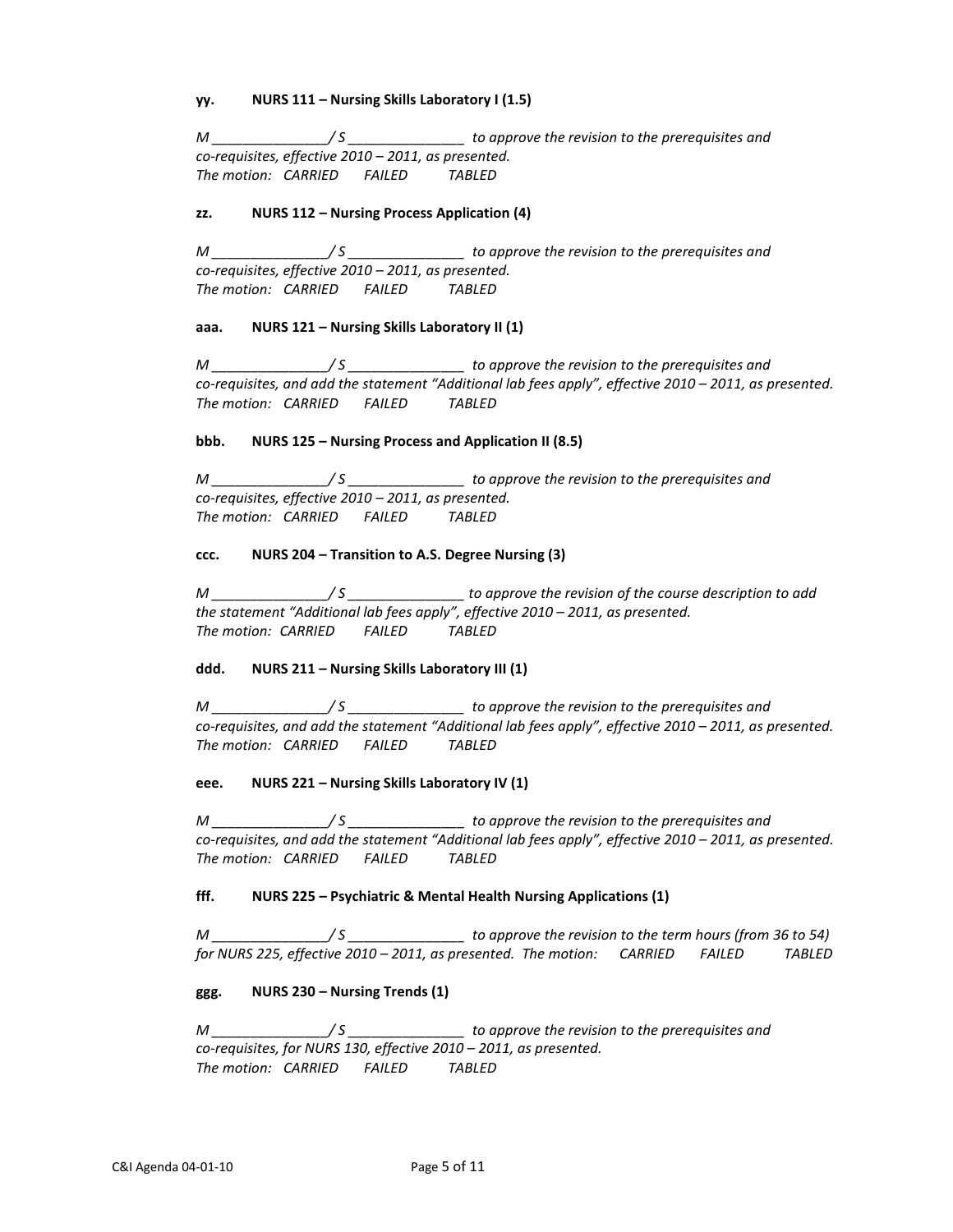## **hhh. NURS 231 – Nursing Process and Application III (8.5)**

*M \_\_\_\_\_\_\_\_\_\_\_\_\_\_\_/ S \_\_\_\_\_\_\_\_\_\_\_\_\_\_\_ to approve the revision to the prerequisites and co-requisites, and add the statement "Students will be required to purchase malpractice liability insurance", effective 2010 – 2011, as presented. The motion: CARRIED FAILED TABLED*

# **iii. NURS 240 – Intravenous Therapy Techniques (2)**

*M \_\_\_\_\_\_\_\_\_\_\_\_\_\_\_/ S \_\_\_\_\_\_\_\_\_\_\_\_\_\_\_ to approve the revision of the course description to add the statement "Additional lab fees apply" to NURS 240, effective 2010 – 2011, as presented. The motion: CARRIED FAILED TABLED*

# **jjj. NURS 241 – Nursing Process and Application IV (8.5)**

*M \_\_\_\_\_\_\_\_\_\_\_\_\_\_\_/ S \_\_\_\_\_\_\_\_\_\_\_\_\_\_\_ to approve the revision to the prerequisites and co-requisites, for NURS 241, effective 2010 – 2011, as presented. The motion: CARRIED FAILED TABLED*

**kkk. PHYS 200 – General Physics I (5) lll. PHYS 202 – General Physics II (5) mmm. PHYS 204 – General Physics III (5)**

*M \_\_\_\_\_\_\_\_\_\_\_\_\_\_\_/ S \_\_\_\_\_\_\_\_\_\_\_\_\_\_\_ to approve the revision of the textbooks, for PHYS 200, PHYS 202 and PHYS 204, effective 2010 – 2011, as presented. The motion: CARRIED FAILED TABLED*

## **nnn. SGOV 066 – Student Government and Leadership (2)**

*M \_\_\_\_\_\_\_\_\_\_\_\_\_\_\_/ S \_\_\_\_\_\_\_\_\_\_\_\_\_\_\_ to approve the revision of the rubric (from PD to SGOV), and title (from Contemporary College Affairs to Student Government and Leadership), effective 2010 – 2011, as presented. The motion: CARRIED FAILED TABLED*

## **ooo. SPCH 100 – Oral Communication (3)**

*M \_\_\_\_\_\_\_\_\_\_\_\_\_\_\_/ S \_\_\_\_\_\_\_\_\_\_\_\_\_\_\_ to approve the revision of core content distribution, effective 2010 – 2011, as presented. The motion: CARRIED FAILED TABLED*

## **ppp. SPCH 110 – Advanced Oral Communication (3)**

*M \_\_\_\_\_\_\_\_\_\_\_\_\_\_\_/ S \_\_\_\_\_\_\_\_\_\_\_\_\_\_\_ to approve the revision of the course title (from Public Speaking to Advanced Oral Communication), effective 2010 – 2011, as presented. The motion: CARRIED FAILED TABLED*

## **qqq. VN 110 – Introduction to Patient Care I (5)**

*M \_\_\_\_\_\_\_\_\_\_\_\_\_\_\_/ S \_\_\_\_\_\_\_\_\_\_\_\_\_\_\_ to approve the revision to the prerequisites and co-requisites, and add the statement "Additional lab and assessment testing fees apply", effective 2010 – 2011, as presented. The motion: CARRIED FAILED TABLED*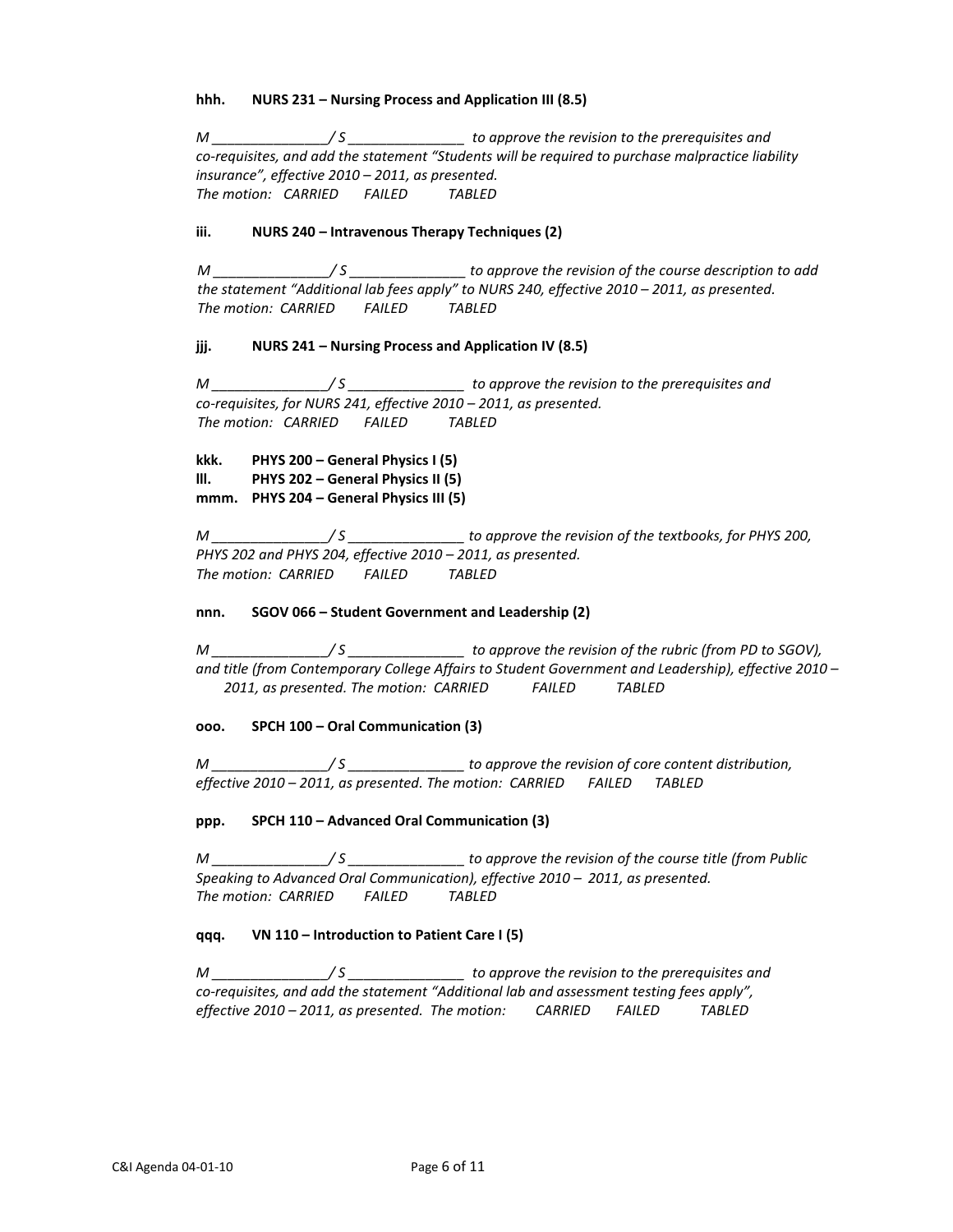## **rrr. VN 112 – Introduction to Client Care II (5)**

*M \_\_\_\_\_\_\_\_\_\_\_\_\_\_\_/ S \_\_\_\_\_\_\_\_\_\_\_\_\_\_\_ to approve the revision to the prerequisites and co-requisites, and add the statement "Additional lab fees apply", effective 2010 – 2011, as presented. The motion: CARRIED FAILED TABLED*

## **sss. VN 114 – Pharmacology I (1.5)**

*M \_\_\_\_\_\_\_\_\_\_\_\_\_\_\_/ S \_\_\_\_\_\_\_\_\_\_\_\_\_\_\_ to approve the revision to the description, prerequisites and co-requisites, effective 2010 – 2011, as presented. The motion: CARRIED FAILED TABLED*

**ttt. VN 120 – The Maternity Cycle (5.5) uuu. VN 122 – Common Health Problem I (5.5) vvv. VN 130 – Common Health Problem II (5.5) www. VN 132 – Common Health Problem III (5.5) xxx. VN 240 – Intravenous Therapy Technique (2)**

*M \_\_\_\_\_\_\_\_\_\_\_\_\_\_\_/ S \_\_\_\_\_\_\_\_\_\_\_\_\_\_\_ to approve the revision of the course description to include the statement "Additional lab fees apply", for VN 120, 122, 130, and 240, effective 2010 – 2011, as presented. The motion: CARRIED FAILED TABLED*

# **yyy. WT 110 – Water Treatment Plant Operator I (4)**

*M \_\_\_\_\_\_\_\_\_\_\_\_\_\_\_/ S \_\_\_\_\_\_\_\_\_\_\_\_\_\_\_ to approve the addition of WT 120 Computational Procedure Operator I as a recommended preparation course for WT 110, effective 2010 - 2011, as presented. The motion: CARRIED FAILED TABLED*

## **zzz. WT 130 – Wastewater Treatment Operator I (4)**

*M \_\_\_\_\_\_\_\_\_\_\_\_\_\_\_/ S \_\_\_\_\_\_\_\_\_\_\_\_\_\_\_ to approve the revision of the course title (from Wastewater Treatment I to Wastewater Treatment Operator I), description, core content, and textbook upgrade, effective 2010 - 2011, as presented. The motion: CARRIED FAILED TABLED*

## **aaaa. WT 140 – Water Distribution Systems (4)**

*M \_\_\_\_\_\_\_\_\_\_\_\_\_\_\_/ S \_\_\_\_\_\_\_\_\_\_\_\_\_\_\_ to approve the addition of WT 120 Computational Procedure Operator I as a recommended preparation course, revision of the description, core content, and textbook upgrade for WT 140, effective 2010 - 2011, as presented. The motion: CARRIED FAILED TABLED*

# **bbbb. WT 210 – Water Treatment Plant Operator II (4)**

*M \_\_\_\_\_\_\_\_\_\_\_\_\_\_\_/ S \_\_\_\_\_\_\_\_\_\_\_\_\_\_\_ to approve the addition of WT 220 as a recommended preparation course, revision of the description, core content, and textbook upgrade, effective 2010 - 2011, as presented. The motion: CARRIED FAILED TABLED*

# **cccc. WT 220 – Computational Procedures Operator II (3)**

*M \_\_\_\_\_\_\_\_\_\_\_\_\_\_\_/ S \_\_\_\_\_\_\_\_\_\_\_\_\_\_\_to approve the revision of the course title (from Computational Procedures for Treatment Plant Operator II to Computational Procedures Operator II), description, core content, and textbook upgrade, effective 2010 - 2011, as presented. The motion: CARRIED FAILED TABLED*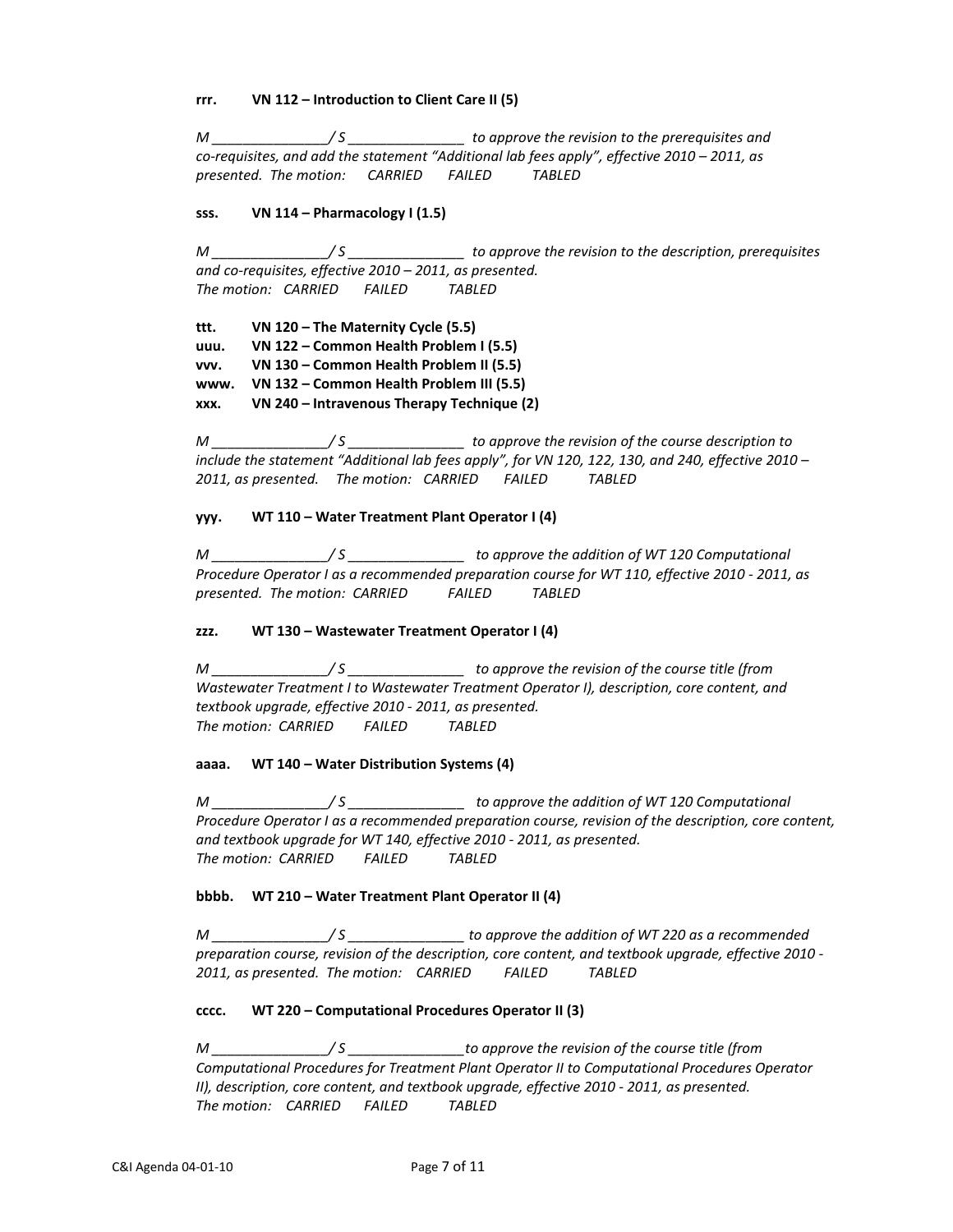## **dddd. WT 230 – Wastewater Treatment Operator II (4)**

*M \_\_\_\_\_\_\_\_\_\_\_\_\_\_\_/ S \_\_\_\_\_\_\_\_\_\_\_\_\_\_\_ to approve the revision of the course title (from Wastewater Treatment II to Wastewater Treatment Operator II), description, core content, and textbook upgrade, effective 2010 - 2011, as presented. The motion: CARRIED FAILED TABLED*

## **3. New Courses**

#### **a. EWIR 151 – Solar Electrical Systems (4)**

*M \_\_\_\_\_\_\_\_\_\_\_\_\_\_\_/ S \_\_\_\_\_\_\_\_\_\_\_\_\_\_\_ to approve the addition of EWIR 151 to the credit curriculum, effective 2010 - 2011, as presented. The motion: CARRIED FAILED TABLED*

#### **b. EWIR 160 – Alternative Energies (4)**

*M \_\_\_\_\_\_\_\_\_\_\_\_\_\_\_/ S \_\_\_\_\_\_\_\_\_\_\_\_\_\_\_ to approve the addition of EWIR 160 to the credit curriculum, effective 2010 - 2011, as presented. The motion: CARRIED FAILED TABLED*

## **c. WT 150 – Wastewater Collection Systems (4)**

*M \_\_\_\_\_\_\_\_\_\_\_\_\_\_\_/ S \_\_\_\_\_\_\_\_\_\_\_\_\_\_\_ to approve the addition of WT 150 to the credit curriculum, effective 2010 - 2011, as presented. The motion: CARRIED FAILED TABLED*

# **B. Distance Education Courses – Addendum Documentation**

## **1. PHIL 100 – Introduction to Philosophy (3.0)**

*M \_\_\_\_\_\_\_\_\_\_\_\_\_\_\_\_\_\_\_ /S \_\_\_\_\_\_\_\_\_\_\_\_\_\_\_\_\_\_ to approve the Distance Education Addendum for PHIL 100, to provide greater access and allow the inclusion of all modalities of learning, effective 2010-2011, as presented. The motion: CARRIED FAILED TABLED*

## **C. Majors and Certificates**

## **1. Deleted Majors and Certificates**

## **a. Field Archaeology Certificate**

*M \_\_\_\_\_\_\_\_\_\_\_\_\_\_\_/ S \_\_\_\_\_\_\_\_\_\_\_\_\_\_\_ to approve the deletion of the Field Archaeology Certificate, effective 2010 - 2011, as presented. The motion: CARRIED FAILED TABLED*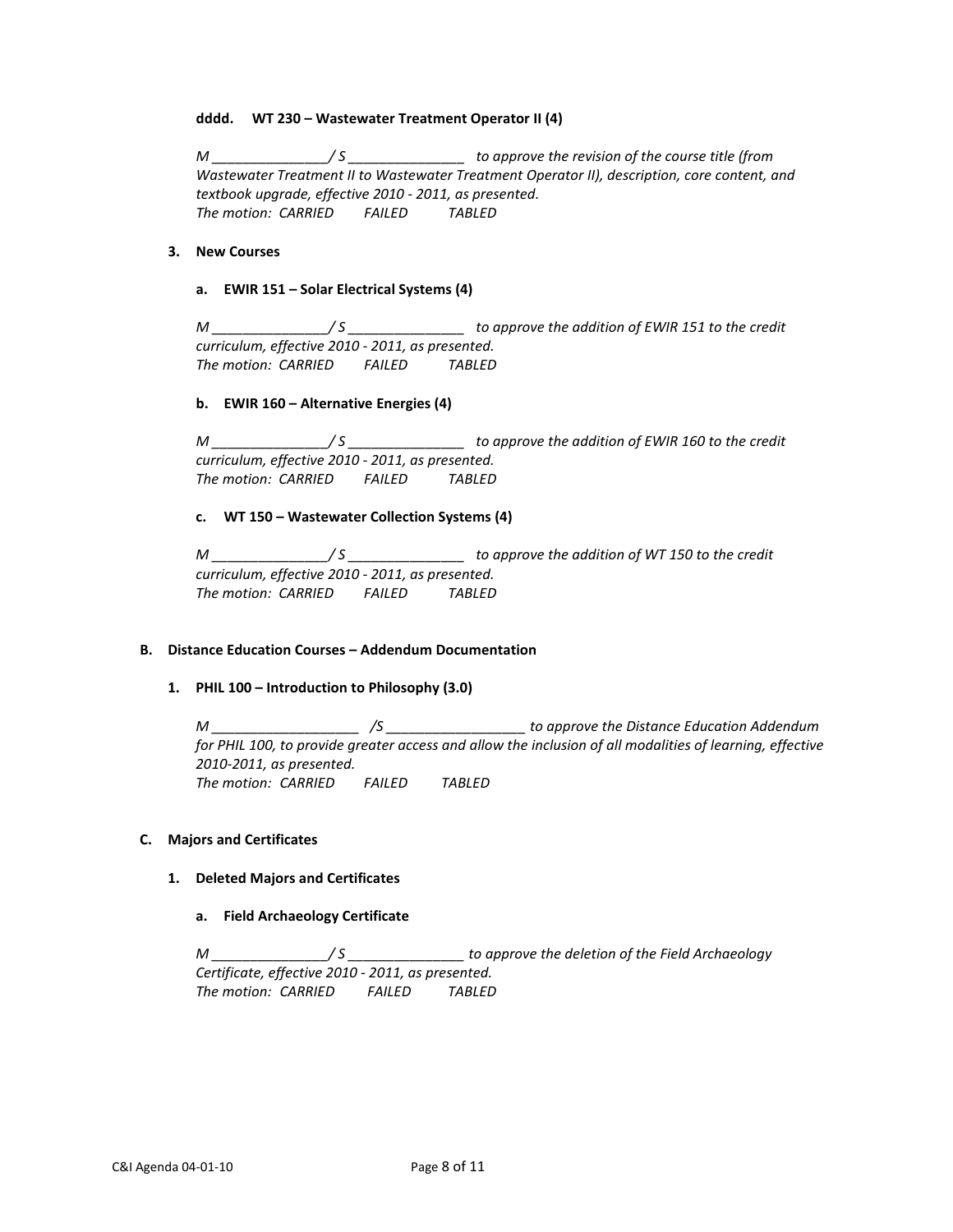# **2. Revised Majors and Certificates**

# **a. Business Financial Services Major and Certificate**

*M \_\_\_\_\_\_\_\_\_\_\_\_\_\_\_/ S \_\_\_\_\_\_\_\_\_\_\_\_\_\_\_ to approve the revision to provide corrections to previous errors, effective 2010 - 2011, as presented. The motion: CARRIED FAILED TABLED* 

# **b. Computer Information Systems Major and Certificate**

*M \_\_\_\_\_\_\_\_\_\_\_\_\_\_\_/ S \_\_\_\_\_\_\_\_\_\_\_\_\_\_\_ to approve the revision to add CIS 155, CIS 212, and CIS 214 to Section II, elective units, for the major and certificate, effective 2010 - 2011, as presented. The motion: CARRIED FAILED TABLED*

# **c. Fire Fighter I Certificate**

*M \_\_\_\_\_\_\_\_\_\_\_\_\_\_\_/ S \_\_\_\_\_\_\_\_\_\_\_\_\_\_\_ to approve the revision of the certificate to correct catalog errors and revise text statement, effective 2010 - 2011, as presented. The motion: CARRIED FAILED TABLED*

**d. Liberal Studies – General Option Major**

**e. Liberal Studies – SDSU Teacher Preparation Option Major** 

*M \_\_\_\_\_\_\_\_\_\_\_\_\_\_\_/ S \_\_\_\_\_\_\_\_\_\_\_\_\_\_\_ to approve the upgrade of the major to meet current standards with four-year requirements, effective 2010 - 2011, as presented. The motion: CARRIED FAILED TABLED*

## **f. Nursing – Registered Nursing (RN)**

*M \_\_\_\_\_\_\_\_\_\_\_\_\_\_\_/ S \_\_\_\_\_\_\_\_\_\_\_\_\_\_\_ to approve the revision of the major to clarify major requirements and admission criteria, effective 2010 - 2011, as presented. The motion: CARRIED FAILED TABLED*

## **g. Nursing – Vocational Nursing Major and Certificate (VN)**

*M \_\_\_\_\_\_\_\_\_\_\_\_\_\_\_/ S \_\_\_\_\_\_\_\_\_\_\_\_\_\_\_ to approve the revision of the major and certificate to clarify requirements and admission criteria, effective 2010 - 2011, as presented. The motion: CARRIED FAILED TABLED*

## **h. University Studies Major**

*M \_\_\_\_\_\_\_\_\_\_\_\_\_\_\_/ S \_\_\_\_\_\_\_\_\_\_\_\_\_\_\_ to approve the upgrade of the major to meet current standards with four-year requirements, effective 2010 - 2011, as presented. The motion: CARRIED FAILED TABLED*

# **i. Water Treatment Systems Technology Major**

*M*  $\frac{1}{5}$  / S  $\frac{1}{5}$  to approve 1) the revision of the description, 2) total *required number of units from 22 to 18 units, 3) to remove WT 130 and WT 230 and recommended courses, and 4) to add WT 140 to the list of required courses for the major, effective 2010 - 2011, as presented. The motion: CARRIED FAILED TABLED*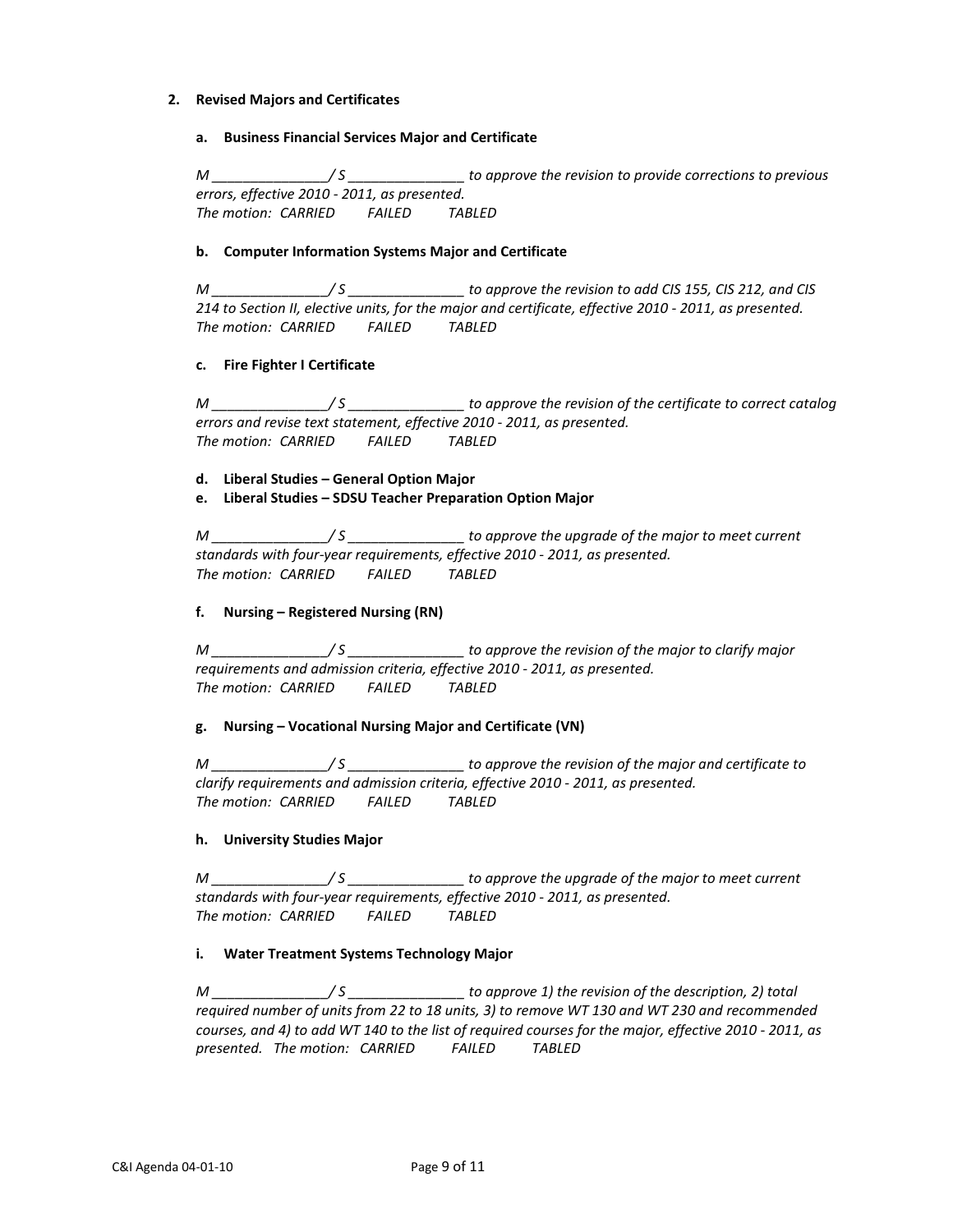# **3. New Majors and Certificates**

**a. Electrical Technology (20 total units required for the major and certificate)**

*M\_\_\_\_\_\_\_\_\_\_\_\_\_\_\_/S \_\_\_\_\_\_\_\_\_\_\_\_\_\_\_ to approve the addition of the Electrical Technology major and certificate to the credit programs, effective 2010 - 2011, as presented. The motion: CARRIED FAILED TABLED*

# **b. Electrical Trades (19 total units required for the certificate)**

*M\_\_\_\_\_\_\_\_\_\_\_\_\_\_\_/S \_\_\_\_\_\_\_\_\_\_\_\_\_\_\_ to approve the addition of the Electrical Trades certificate to the credit programs, effective 2010 - 2011, as presented. The motion: CARRIED FAILED TABLED*

## **c. Water Treatment Systems Technology (18 total units required for the certificate)**

*M\_\_\_\_\_\_\_\_\_\_\_\_\_\_\_/S \_\_\_\_\_\_\_\_\_\_\_\_\_\_\_ to approve the addition of the Water Treatment Systems Technology certificate to the credit programs, effective 2010 - 2011, as presented. The motion: CARRIED FAILED TABLED*

- **d. Electronics Specialization (major plus 11 units required for the certificate)**
- **e. Electrical Wiring Specialization (major plus 11 units required for the certificate)**
- **f. Solar Energy Specialization (major plus 18 units required for the certificate)**
- **g. Wastewater Technology Specialization (major plus 12 units required for the certificate)**

*M\_\_\_\_\_\_\_\_\_\_\_\_\_\_\_/S \_\_\_\_\_\_\_\_\_\_\_\_\_\_\_ to approve the addition of the Electronics Specialization, Electrical Wiring Specialization, Solar Energy Specialization, Water Treatment Systems Technology, and the Wastewater Technology Specialization certificates to the credit programs, effective 2010 - 2011, as presented. The motion: CARRIED FAILED TABLED*

## **h. Pharmacy Technician (19 total units required for the major and certificate)**

*M\_\_\_\_\_\_\_\_\_\_\_\_\_\_\_/S \_\_\_\_\_\_\_\_\_\_\_\_\_\_\_ to approve the addition of the Pharmacy Technician major and certificate to the credit programs, effective 2010 - 2011, as presented. The motion: CARRIED FAILED TABLED*

## **D. General Catalog (Textual, Major and Certificate Items)**

**1. Community Education, Non-Credit, Extended Campuses (2009 – 2010 General Catalog, p. 10)**

*M /S to approve the revisions to the Community Education, Non-Credit, and Extended Campuses statements (2009 – 20010 General Catalog, P. 10), effective 2010 – 2011, as presented. The motion: CARRIED FAILED TABLED*

# **2. Probation, Dismissal, Reinstatement (AP 4250) (2009 – 2010 General Catalog, p. 21)**

*M /S to approve the revisions to the Probation, Dismissal, and Reinstatement textual statements (2009 – 2010 General Catalog, p. 21), effective 2010 – 2011, as presented. The motion: CARRIED FAILED TABLED*